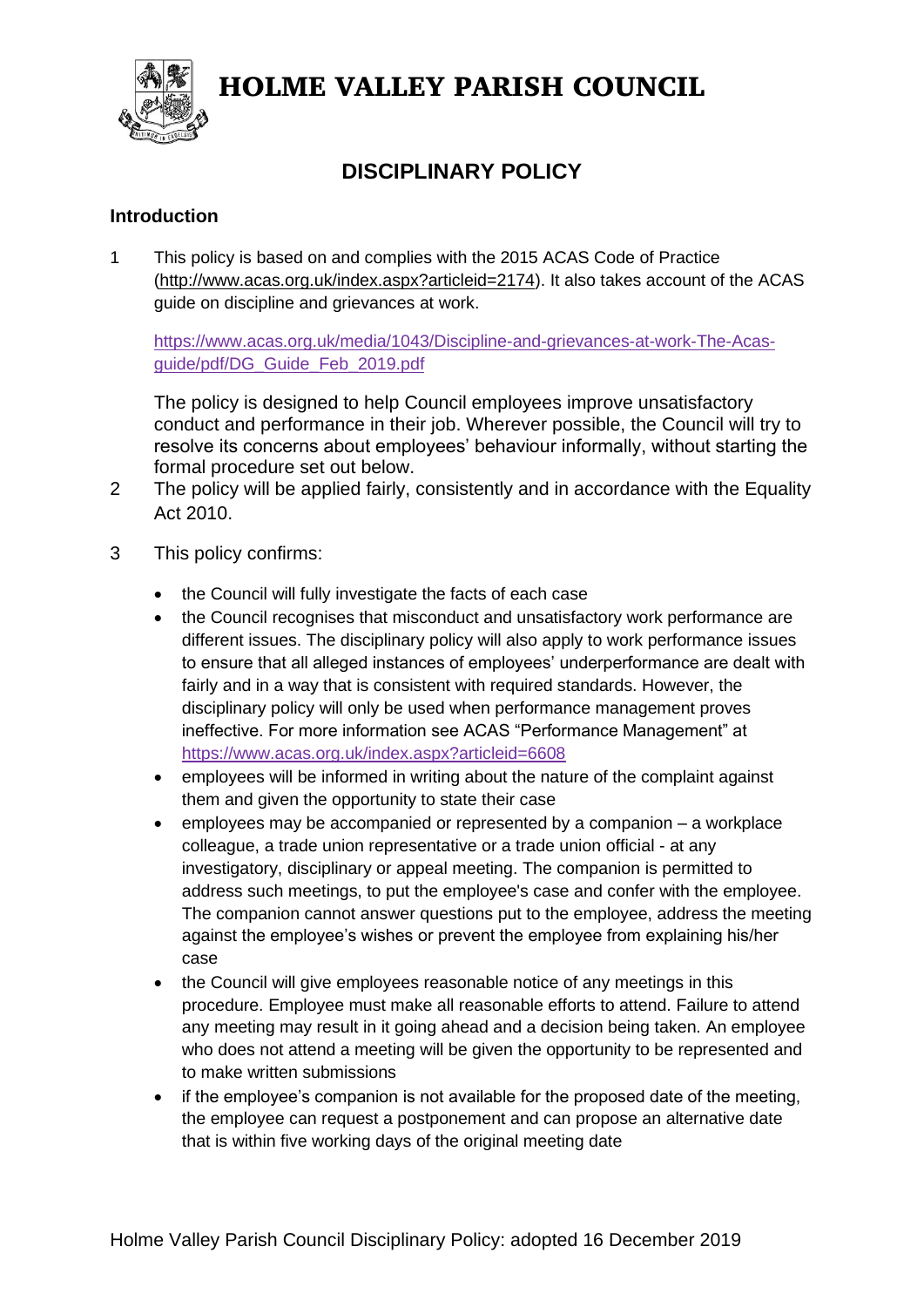- any changes to specified time limits in the Council's procedure must be agreed by the employee and the Council
- information about an employee's disciplinary matter will be restricted to those involved in the disciplinary process. A record of the reason for disciplinary action and the action taken by the Council is confidential to the employee. The employee's disciplinary records will be held by the Council in accordance with the General Data Protection Regulation (GDPR)
- recordings of the proceedings at any stage of the disciplinary procedure are prohibited, unless agreed as a reasonable adjustment that takes account of an employee's medical condition
- employees have the right to appeal against any disciplinary decision. The appeal decision is final
- if an employee who is already subject to the Council's disciplinary procedure raises a grievance, the grievance will normally be heard after the completion of the disciplinary procedure
- disciplinary action taken by the Council can include an oral warning, written warning, final written warning or dismissal
- except for gross misconduct when an employee may be dismissed without notice, the Council will not dismiss an employee on the first occasion that it decides there has been misconduct
- if an employee is suspended following allegations of misconduct, it will be on full pay and only for such time as is necessary. Suspension is not a disciplinary sanction. The Council will write to the employee to confirm any period of suspension and the reasons for it,
- the Council may consider mediation at any stage of the disciplinary procedure where appropriate (for example where there have been communication breakdowns or allegations of bullying or harassment). Mediation is a dispute resolution process that requires the Council's and the employee's consent.

## **Examples of misconduct**

- 4 Misconduct is employee behaviour that can lead to the employer taking disciplinary action. The following list contains some examples of misconduct: The list is not exhaustive.
	- unauthorised absence
	- poor timekeeping
	- misuse of the Council's resources and facilities including telephone, email and internet
	- inappropriate behaviour
	- refusal to follow reasonable instructions
	- breach of health and safety rules.

## **Examples of gross misconduct**

- 5 Gross misconduct is misconduct that is so serious that it is likely to lead to dismissal without notice. The following list contains some examples of gross misconduct: The list is not exhaustive
	- bullying, discrimination and harassment
	- incapacity at work because of alcohol or drugs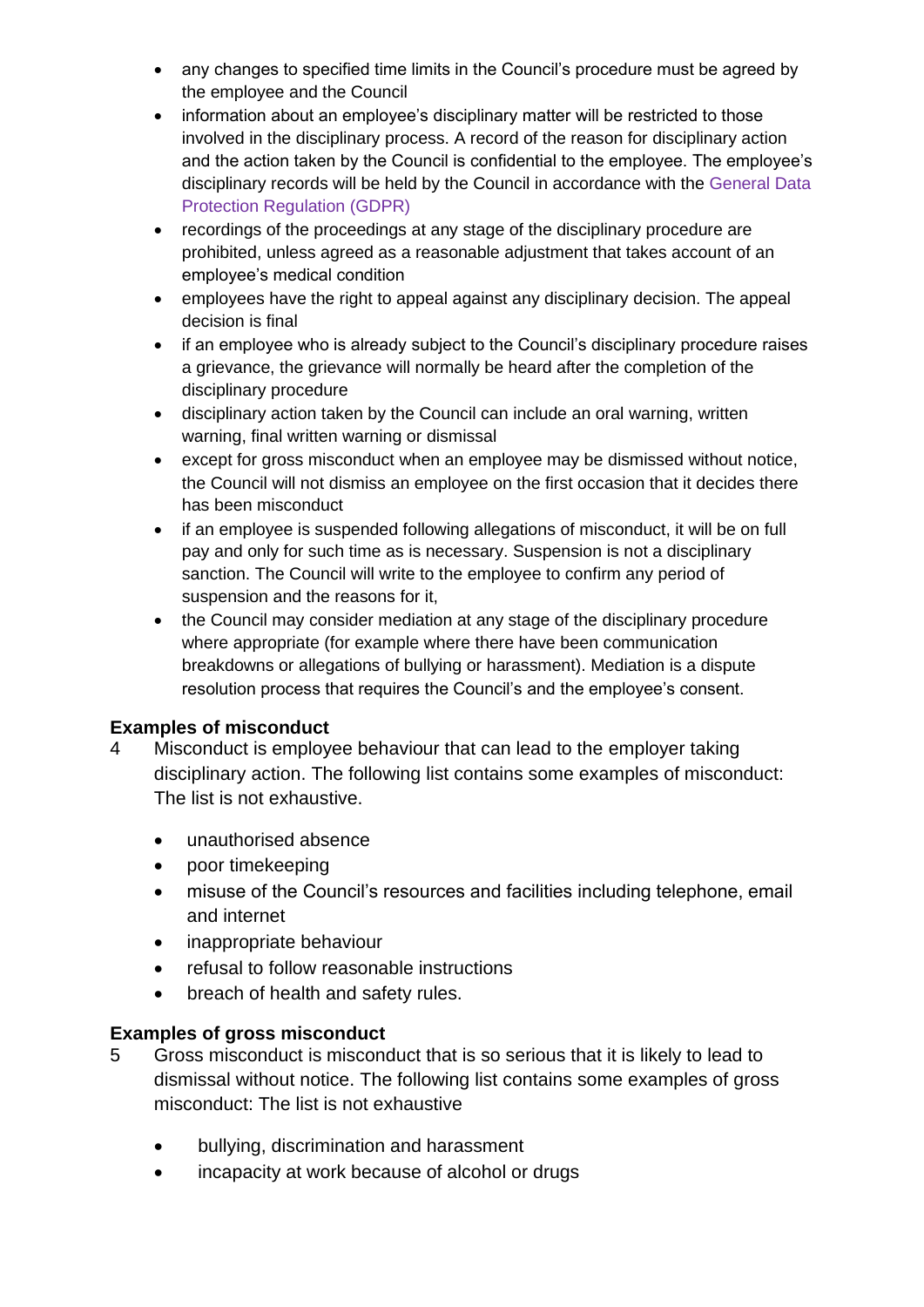- violent behaviour
- fraud or theft
- gross negligence
- gross insubordination
- serious breaches of health and safety rules
- serious and deliberate damage to property
- use of the internet or email to access pornographic, obscene or offensive material
- disclosure of confidential information.

## **Examples of unsatisfactory work performance**

- 6 The following list contains some examples of unsatisfactory work performance: The list is not exhaustive.
	- inadequate application of management instructions/office procedures
	- inadequate IT skills
	- unsatisfactory management of staff
	- unsatisfactory communication skills.

## **Disciplinary investigation**

- 7 The Council's staffing committee will appoint an Investigator who will be responsible for undertaking a fact-finding exercise to collect all relevant information The Investigator will be independent and will normally be a councillor. If the staffing committee considers that there are no councillors who are independent (for example, because they all have direct involvement in the allegations about the employee), it will appoint someone from outside the Council. The Investigator will be appointed as soon as possible after the allegations have been made. The staffing committee will inform the Investigator of the terms of reference of the investigation. The terms of reference should deal with the following:
	- what the investigation is required to examine
	- whether a recommendation is required
	- how the findings should be presented. For example, an investigator will often be required to present the findings in the form of a written report
	- who the findings should be reported to and who to contact for further direction if unexpected issues arise or advice is needed.
- 8 The Investigator will be asked to submit a report within 20 working days of appointment. In cases of alleged unsatisfactory performance or of allegations of minor misconduct, the appointment of an investigator may not be necessary and the Council may decide to commence disciplinary proceedings at the next stage (see paragraph 16).
- 9 The staffing committee will first notify the employee in writing of the alleged misconduct and ask him/her to attend a meeting with the Investigator. The employee will be given at least five working days' notice of the meeting with the Investigator so that he/she has reasonable time to prepare for it. The letter will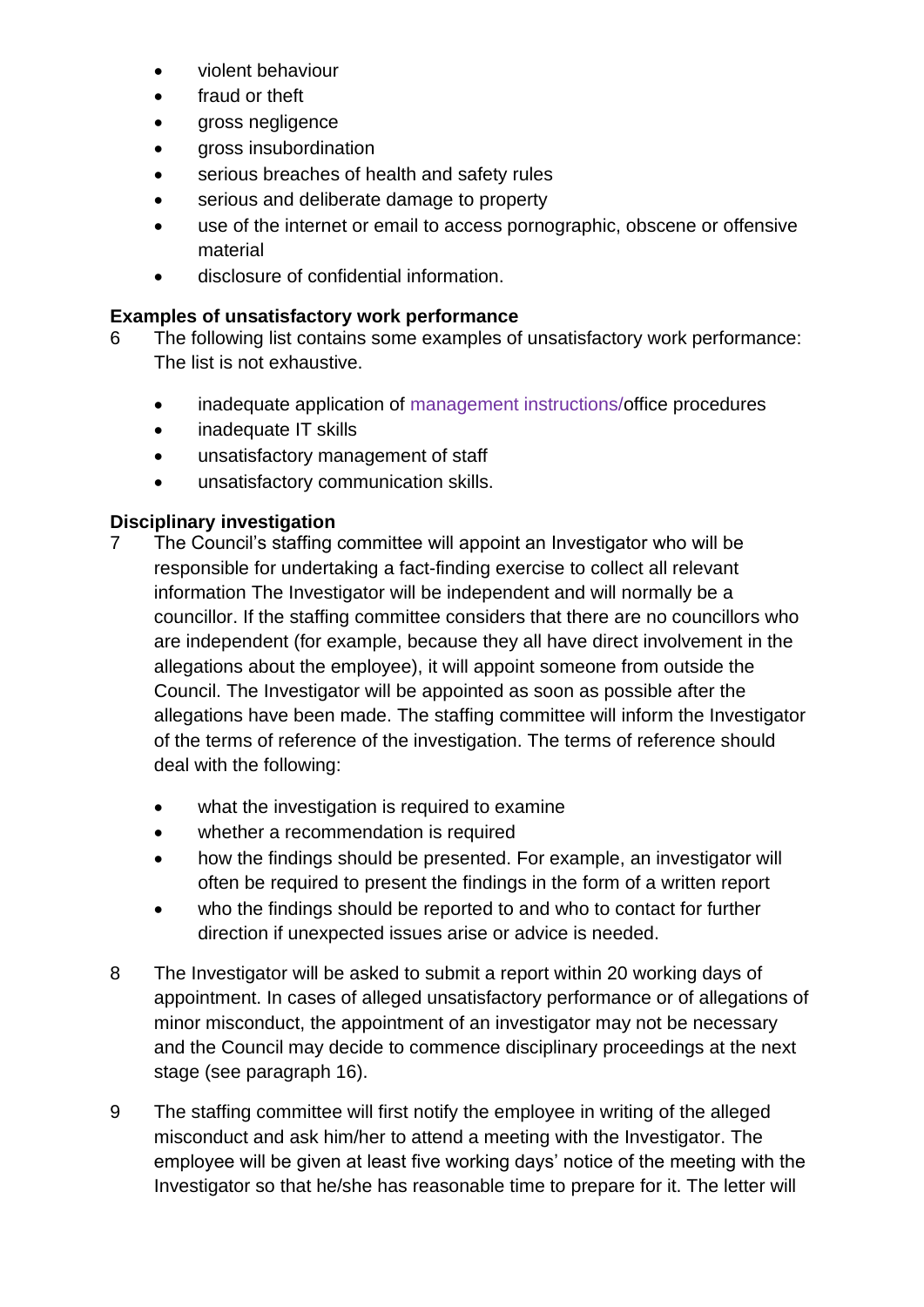explain the investigatory process and that the meeting is part of that process. The employee will be provided with a copy of the Council's disciplinary procedure. The Council will also inform the employee that when he/she meets with the Investigator, he/she will have the opportunity to comment on the allegations of misconduct.

- 10 Employees may be accompanied or represented by a workplace colleague, a trade union representative or a trade union official at any investigatory meeting.
- 11 If there are other persons (e.g. employees, councillors, members of the public or the Council's contractors) who can provide relevant information, the Investigator should try to obtain it from them in advance of the meeting with the employee.
- 12 The Investigator has no authority to take disciplinary action. His/her role is to establish the facts of the case as quickly as possible and prepare a report that recommends to the staffing committee whether or not disciplinary action should be taken.
- 13 The Investigator's report will contain his/her recommendations and the findings on which they were based. He/she will recommend either:
	- the employee has no case to answer and there should no further action under the Council's disciplinary procedure
	- the matter is not serious enough to justify further use of the disciplinary procedure and can be dealt with informally or
	- the employee has a case to answer and there should be action under the Council's disciplinary procedure.
- 14 The Investigator will submit the report to the staffing committee which will decide whether further action will be taken.
- 15 If the Council decides that it will not take disciplinary action, it may consider whether mediation would be appropriate in the circumstances.

## **The disciplinary meeting**

- 16 If the staffing committee decides that there is a case to answer, it will appoint a staffing sub-committee of three councillors. The staffing sub-committee will appoint a Chairman from one of its members. The Investigator shall not sit on the sub-committee. No councillor with direct involvement in the matter shall be appointed to the sub-committee. The employee will be invited, in writing, to attend a disciplinary meeting. The sub–committee's letter will confirm the following:
	- the names of its Chairman and other two members
	- details of the alleged misconduct, its possible consequences and the employee's statutory right to be accompanied at the meeting
	- a copy of the investigation report, all the supporting evidence and a copy of the Council's disciplinary procedure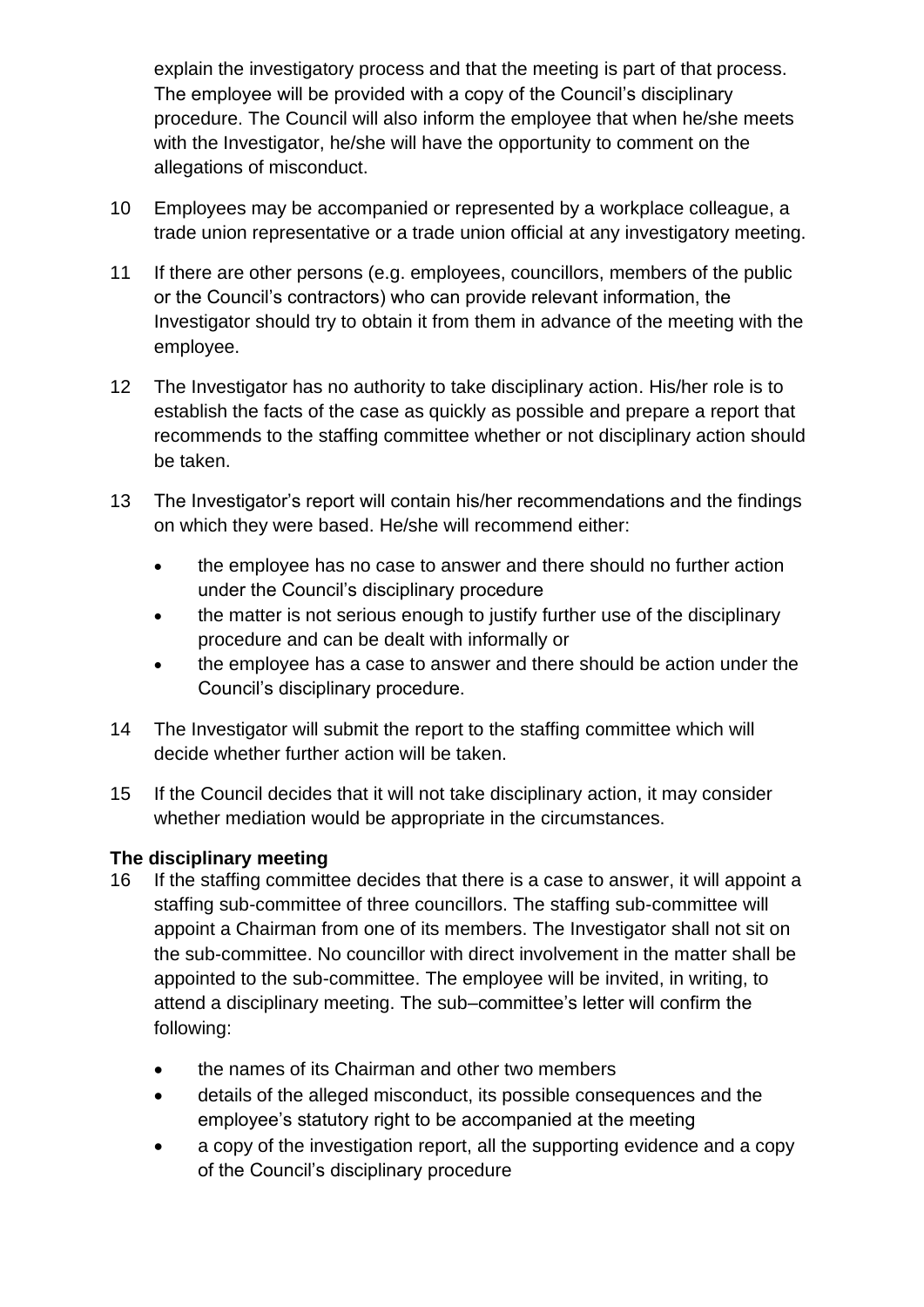- the time and place for the meeting. The employee will be given reasonable notice of the hearing (at least 15 working days) so that he /she has sufficient time to prepare for it
- that witnesses may attend on the employee's and the Council's behalf and that both parties should inform each other of their witnesses' names at least five working days before the meeting
- that the employee and the Council will provide each other with all supporting evidence at least five working days before the meeting. If witnesses are not attending the meeting, witness statements must be submitted to the other side at least five working days before the hearing
- that the employee may be accompanied by a companion a workplace colleague, a trade union representative or a trade union official

The disciplinary meeting will be conducted as follows:

- the Chairman will introduce the members of the sub-committee to the employee
- the Investigator will present the findings of the investigation report
- the Chairman will set out the Council's case and present supporting evidence (including any witnesses and/or witness statements)
- the employee (or the companion) will set out his/her case and present evidence (including any witnesses and/or witness statements)
- any member of the sub-committee and the employee (or the companion) may question the Investigator and any witness
- the employee (or companion) will have the opportunity to sum up
- the Chairman will provide the employee with the sub-committee's decision with reasons, in writing, within five working days of the meeting. The Chairman will also notify the employee of the right to appeal the decision
- the disciplinary meeting may be adjourned to allow matters that were raised during the meeting to be investigated by the sub-committee.

## **Disciplinary action**

17 If the sub-committee decides that there should be disciplinary action, it may be any of the following:

## **Oral warning**

An oral warning is issued for most first instances of minor misconduct. The Council will notify the employee:

- of the reason for the warning, the improvement required (if appropriate) and the time period for improvement
- that further misconduct/failure to improve will result in more serious disciplinary action
- of the right to appeal
- that a note confirming the oral warning will be placed on the employee's personnel file, that a copy will be provided to the employee and that the warning will remain in force for six months.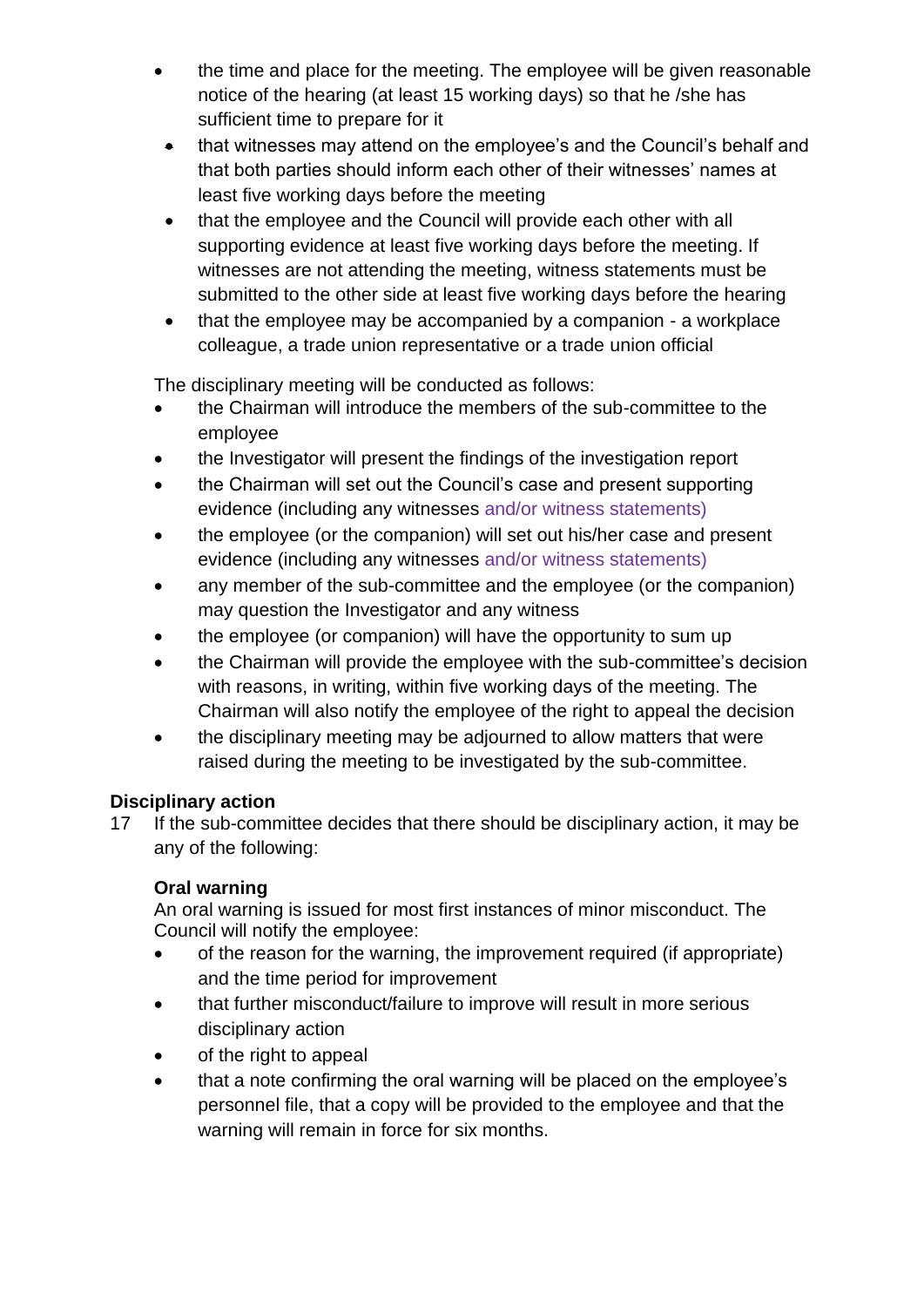## **Written warning**

If there is a repetition of earlier misconduct which resulted in an oral warning, or for different and more serious misconduct, the employee will normally be given a written warning. A written warning will set out:

- the reason for the written warning, the improvement required (if appropriate) and the time period for improvement
- that further misconduct/failure to improve will result in more serious disciplinary action
- the employee's right of appeal
- that a note confirming the written warning will be placed on the employee's personnel file, that a copy will be provided to the employee and that the warning will remain in force for 12 months.

#### **Final written warning**

If there is further misconduct during the period of a written warning or if the misconduct is sufficiently serious, the employee will be given a final written warning. A final written warning will set out:

- the reason for the final written warning, the improvement required (if appropriate) and the time period for improvement
- that further misconduct/failure to improve will result in more serious disciplinary action up to and including dismissal
- the employee's right of appeal
- that a note confirming the final written warning will be placed on the employee's personnel file, that a copy will be provided to the employee and that the warning will remain in force for 18 months.

## **Dismissal**

The Council may dismiss:

- for gross misconduct
- if there is no improvement within the specified time period, in the conduct which has been the subject of a final written warning
- if another instance of misconduct has occurred and a final written warning has already been issued and remains in force.
- 18 The Council will consider very carefully a decision to dismiss. If an employee is dismissed, he/she will receive a written statement of the reasons for his/her dismissal, the date on which the employment will end and details of his/her right of appeal.
- 19 If the sub-committee decides to take no disciplinary action, no record of the matter will be retained on the employee's personnel file. Action imposed as a result of the disciplinary meeting will remain in force unless and until it is modified as a result of an appeal

## **The appeal**

20 An employee who is the subject of disciplinary action will be notified of the right of appeal. His/her written notice of appeal must be received by the Council within five working days of the employee receiving written notice of the disciplinary action and must specify the grounds for appeal.